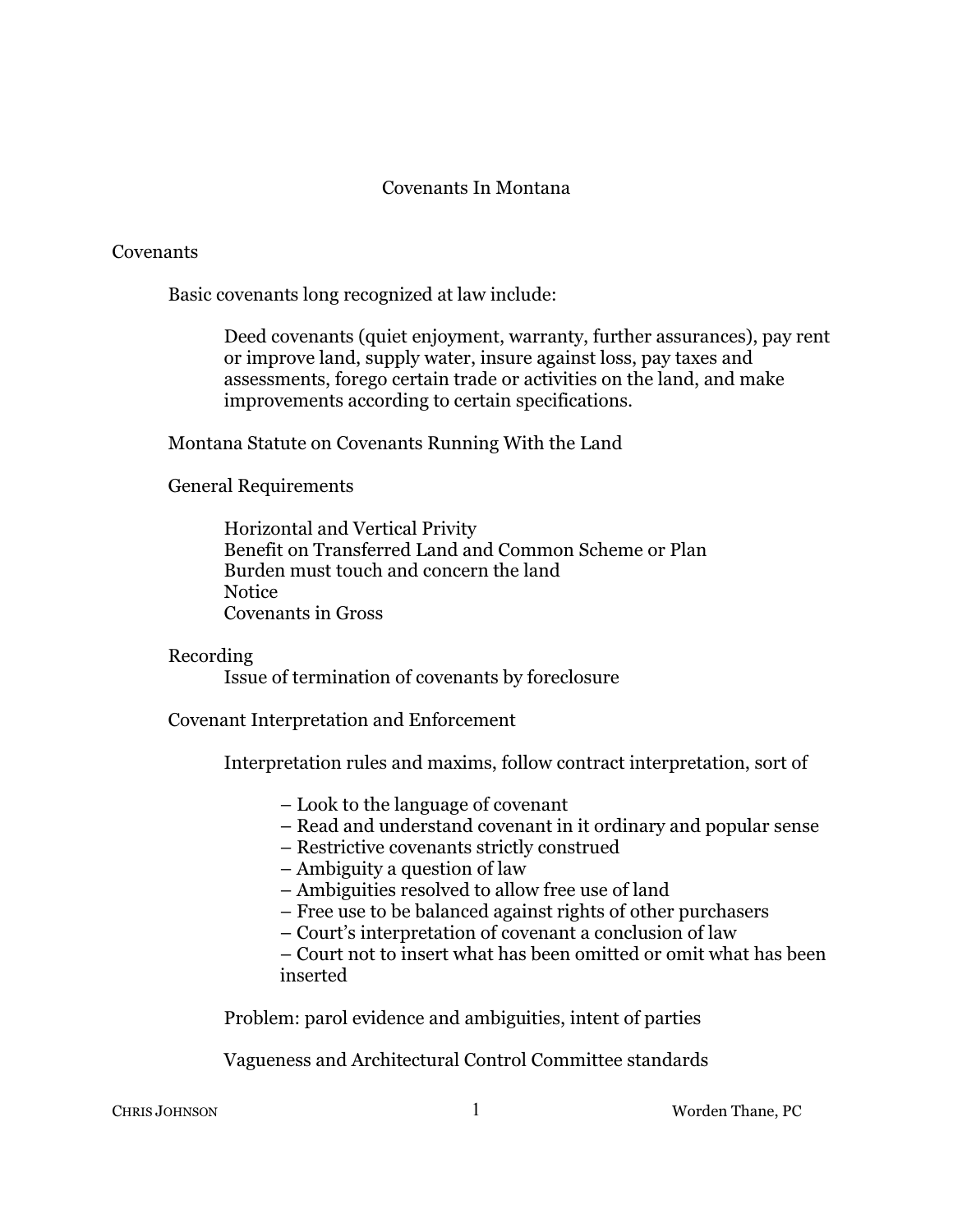Declaratory and Injunctive relief theoretically possible, damages

Waiver, Latches, Estoppel, Abandonment

Acquiescence in the violation can give rise to estoppel argument

– Requires reliance

– Problematic when other 'benefitted' owners exist

Latches as an equitable doctrine

No absolute rule as to what constitutes latches, each case determined according to its particular circumstances

Waiver

An intentional relinquishment of a known right, claim or privilege Waiver communicated through express declarations or course of conduct which manifests intention to forego the benefit; alternatively, course of acts that induce belief that intention and purpose was to waive.

– Unilateral behavior of person waiving

– Problem of acquiescence upon moving into the problem

– Changed conditions requires significant change, to extent purpose and intent of covenant defeated

Compare other Waiver standards

Re: Notice – Montana courts less likely to bind servient land owner to covenant when notice is at issue

- Separate recorded instrument
- Title insurance
- Problem with deed restrictions and subsequent conveyances

Waiver of Objection as Covenant running with land

Implied Covenants

Possible in Montana

Negative Easements and Equitable Servitudes

Arguably differing standards, differing application Some confusion and interchange in use of terms